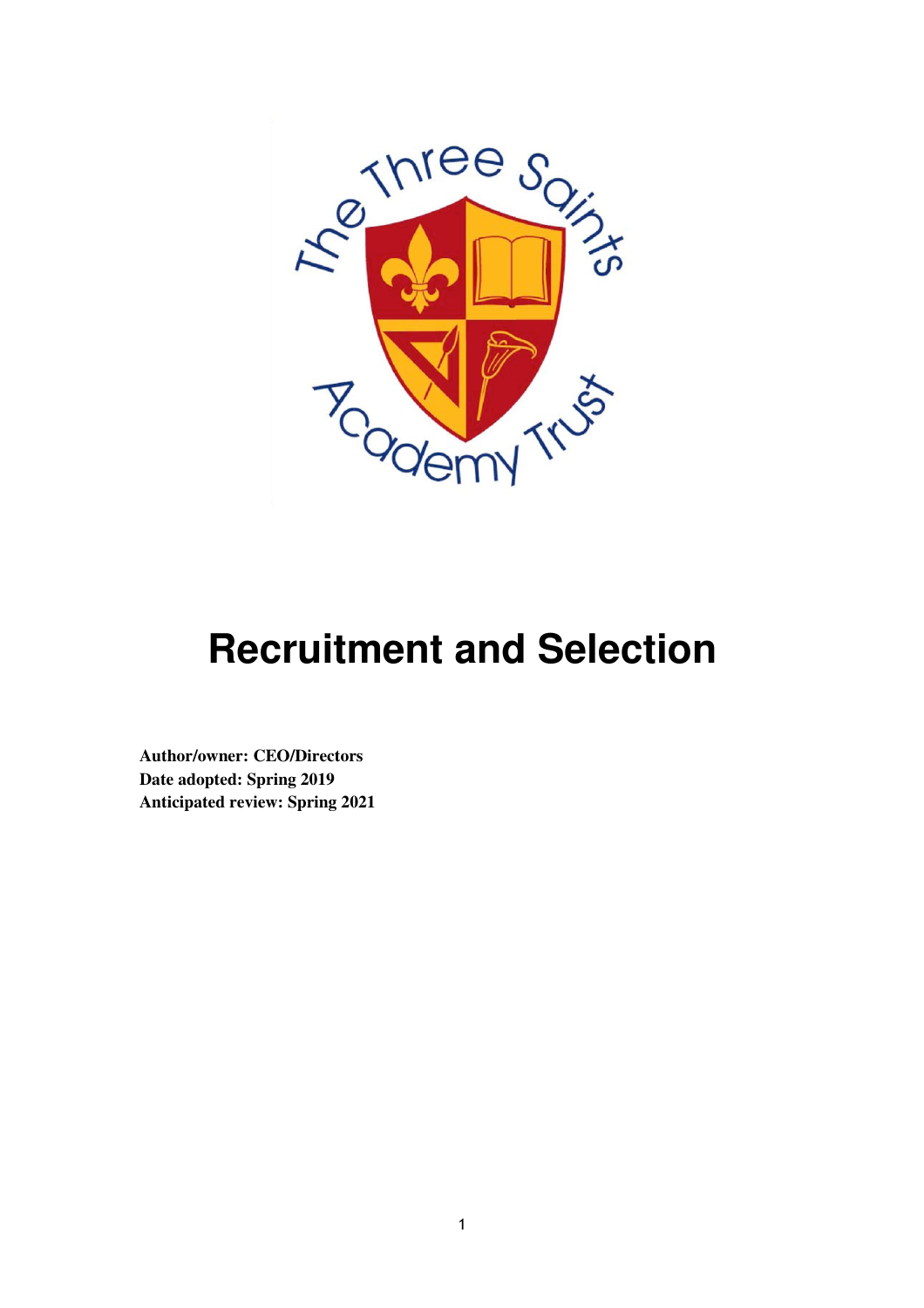# **Contents**

| 1 <sub>1</sub> |                                                                                   |  |
|----------------|-----------------------------------------------------------------------------------|--|
| 2.             |                                                                                   |  |
| 3.             |                                                                                   |  |
| 4.             |                                                                                   |  |
| 5.             |                                                                                   |  |
| 6.             |                                                                                   |  |
| 7.             |                                                                                   |  |
| 8.             |                                                                                   |  |
| 9.             |                                                                                   |  |
| 10.            |                                                                                   |  |
| 11.            | LEVEL OF LANGUAGE PROFICIENCY<br>6                                                |  |
| 12.            |                                                                                   |  |
| 13.            | Disclosure and Barring Service (DBS) checks - new employees and volunteers8       |  |
| 14.            | Disclosure and Barring Service (DBS) checks - existing employees and volunteers 9 |  |
| 15.            |                                                                                   |  |
| 16.            |                                                                                   |  |
| 17.            |                                                                                   |  |
| 18.            |                                                                                   |  |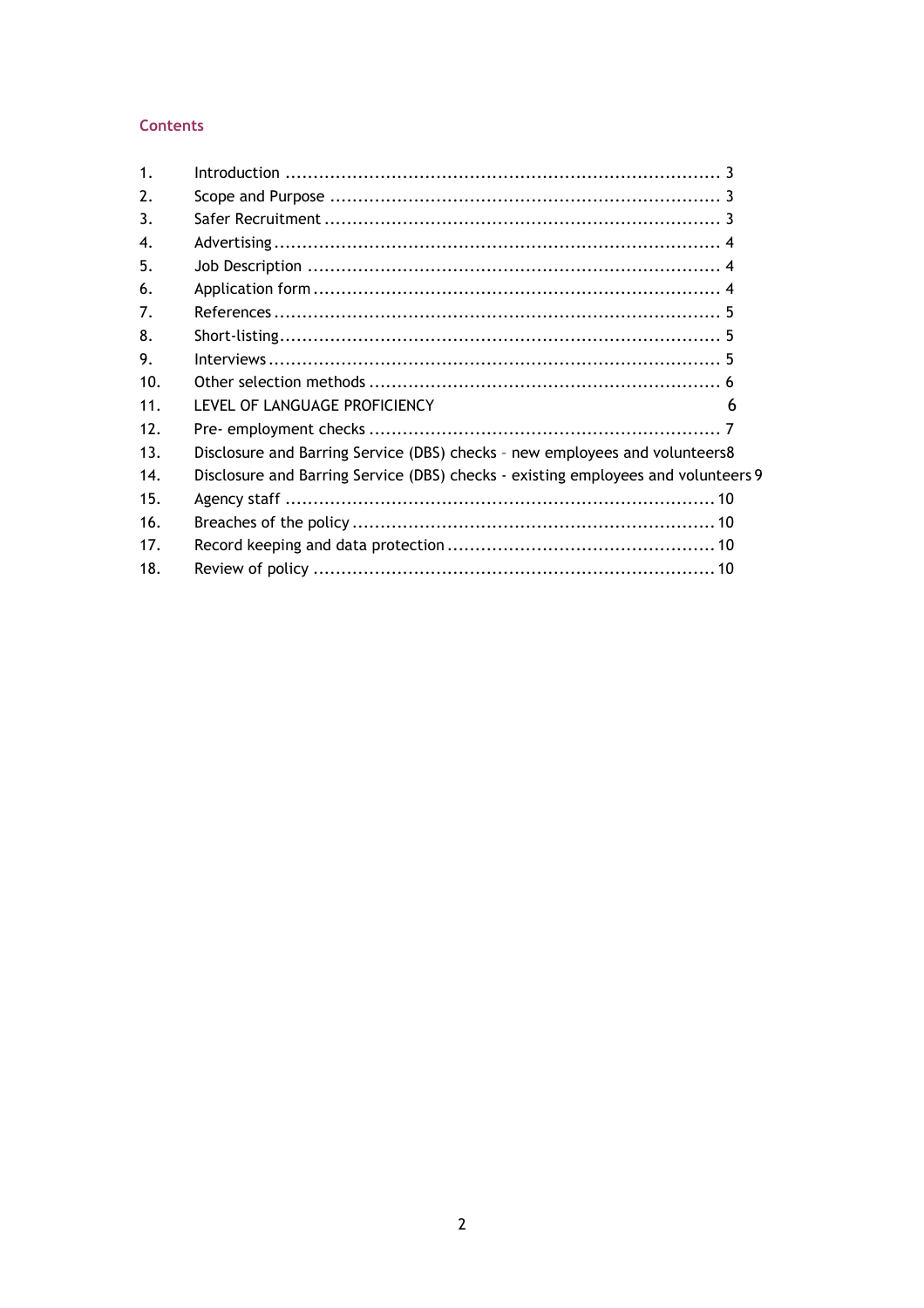#### 1. Introduction

- 1.1 Recruiting the best people to The Three Saints Academy Trust is vital for our continued success in providing the highest standards of education to our pupils.
- 1.2 Not appointing the right people to our roles can have a negative impact on the performance of the schools within the academy trust.
- 1.3 The Principal is responsible for deciding on the arrangements to recruit to any post, within the agreed staffing structure, with the exception of the Principal role and the Deputy Head Teacher role, where the Directors will be responsible.
- 1.4 In carrying out our recruitment processes we:
	- (a) are committed to the creation of a safe environment for our pupils by operating safer recruitment practices in line with the statutory requirements and guidance.
	- (b) will comply with the requirements of Data Protection Legislation (being (i) unless and until the GDPR is no longer directly applicable in the UK, the General Data Protection Regulation ((EU) 2016/679) and any national implementing laws, regulations and secondary legislation, as amended or updated from time to time, in the UK and then (ii) any successor legislation to the GDPR or the Data Protection Act 1998. Our Data Protection Policy sets out how we will comply with Data Protection Legislation.
	- (c) will comply with the requirements of the Equality Act (2010) and are committed to ensuring that throughout our recruitment and selection processes no applicant is disadvantaged or discriminated against because of the protected characteristics of age, disability, gender, gender reassignment, marriage or civil partnership, pregnancy or maternity, race, religion or belief and sexual orientation.
- 1.5 In the very exceptional cases where we are required to discriminate due to an occupational requirement this must be approved by the Directors who will provide reasons for this requirement.
- 1.6 Recruitment will be solely on the basis of the applicant's abilities and individual merit as measured against the criteria for the job. Qualifications, knowledge, experience and skills will be assessed at the level that is relevant to the job.
- 1.7 If an applicant makes the school aware, at any stage of the recruitment process, that they have a disability then reasonable adjustments must be considered to ensure the applicant is not disadvantaged by the process.

## 2. Scope and Purpose

- 2.1 The purpose of this policy is to set out our processes for recruiting, selecting and appointing any employee to work within The Three Saints Academy Trust
- 2.2 Sections 13 and 14 on Disclosure and Barring Service checks also applies to volunteers in the schools within the trust.

## 3. Safer Recruitment

3.1 All recruitment must be in line with this policy to ensure that we identify, deter and prevent people who pose a risk of harm from working with our pupils.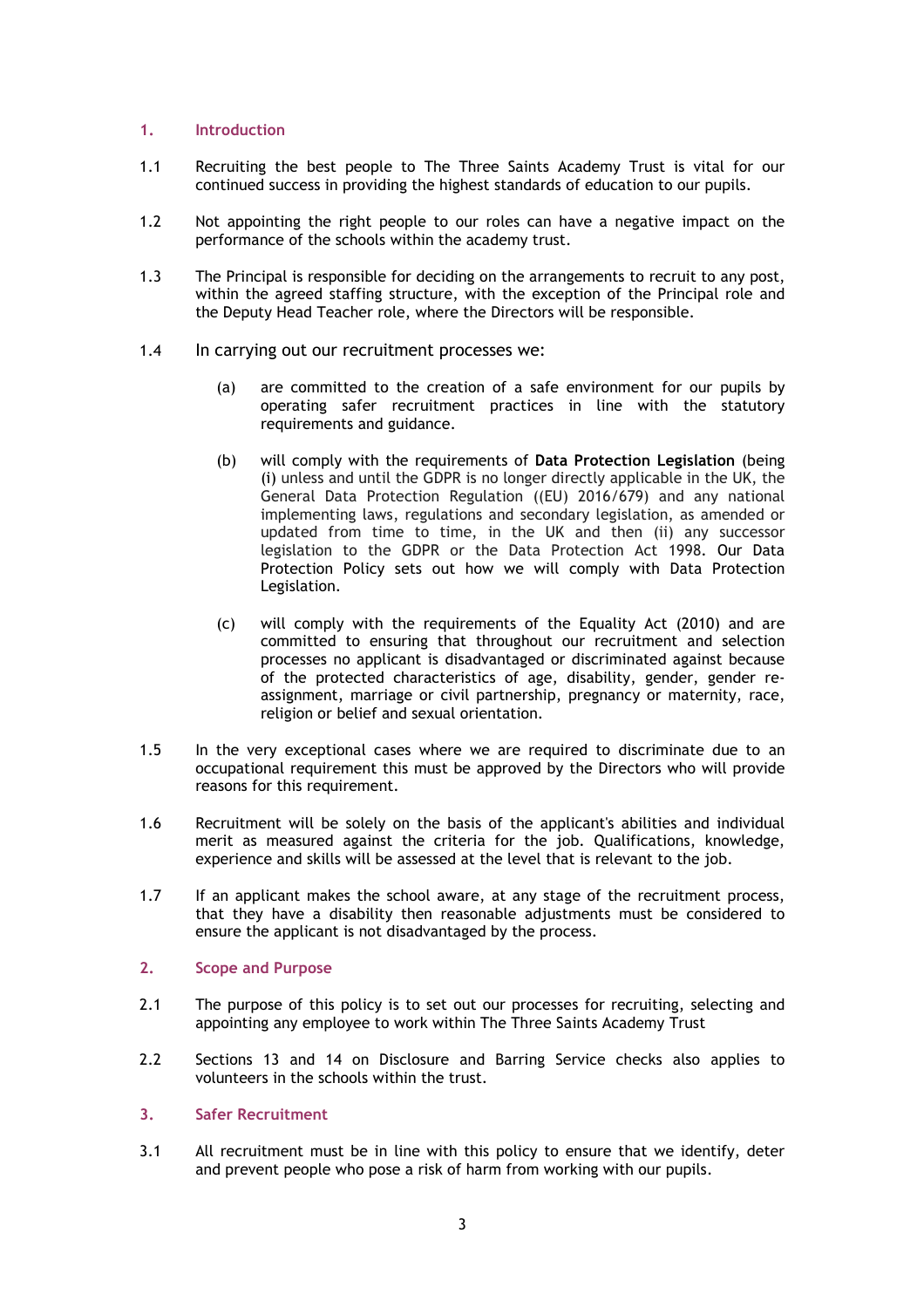- 3.2 The recruitment of all applicants and volunteers to the Three Saints Academy Trust must, without exception, follow the processes of safer recruitment. All offers of employment will be subject to us being satisfied that the applicant or volunteer is a suitable person to work with children and young people.
- 3.3 Any person involved in recruiting to the Three Saints Academy Trust must read the "Keeping children safe in education" (2018) guidance (or updated statutory guidance) produced by the DfE and our trust Safeguarding Policy. These can be obtained from the school office, the school/Trust website and on the Teacher shared drive.
- 3.4 All recruitment must be planned to ensure that there is adequate time available to recruit safely.
- 3.5 Any person who becomes aware that this policy is not being followed during recruitment must inform the Principal immediately, the Principal will inform the CEO.
- 3.6 All of the checks described in Sections 11 and 12 must be carried out and have been determined as satisfactory before an applicant can start their employment at the Three Saints Academy Trust.

## 4. Advertising

- 4.1 Any vacant position will normally be advertised via the appropriate channels to ensure the most appropriate field of applicants is obtained.
- 4.2 All advertisements will have the following statement about safeguarding children and young people and the requirement to have a DBS check:

'The Three Saints Academy Trust is committed to safeguarding and promoting the welfare of its pupils and expects all those working within the trust to share this commitment. All offers of employment are subject to an Enhanced DBS check, and where applicable, a prohibition from teaching check will be completed for all applicants.'

4.3 Under Part 7 of the Immigration Act 2016, the Public Sector fluency duty requires state funded schools to ensure candidates for their customer facing roles have the necessary standard of spoken English. For example, a teaching assistant required to communicate with pupils to support their learning, would be viewed as operating in a public-facing role. Adverts (and Job Descriptions) should make clear the necessary standard of spoken English required for the role.

# 5. Job Description

- 5.1 A job description will be required for all posts which describes the duties and responsibilities of the post. It must be up to date, accurate and specific to the role. The job description must also include a person specification which outlines all of the necessary skills, experience, qualifications and knowledge requirements for the post.
- 5.2 All job descriptions and person specifications must make reference to the responsibility for safeguarding and promoting the welfare of children.

#### 6. Application form

6.1 All applicants are required to fill out our standard application form. CVs will not be accepted.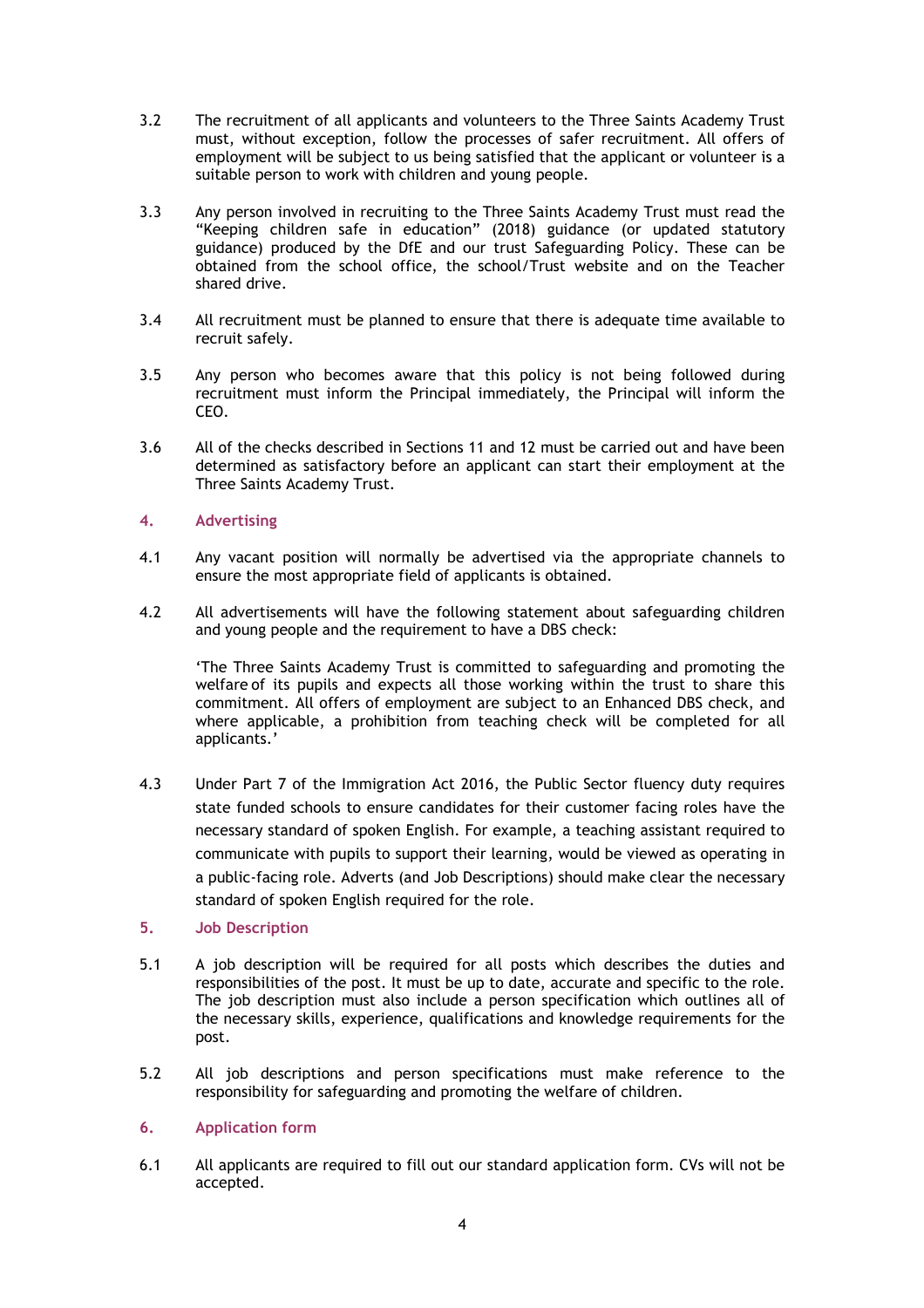## 7. References

- 7.1 All offers of employment will be conditional upon receipt of at least two satisfactory written references. References will:
	- (a) be requested for all shortlisted applicants, including internal applicants;
	- (b) include the applicant's current or most recent employer and where an applicant for a teaching post is not currently employed as a teacher, will include the applicant's most recent employer as a teacher;
	- (c) ask the current employer for details of any capability history in the previous two years, and the reasons for this;
	- (d) be directly from the referee;
	- (e) not be accepted if they are 'to whom it may concern' letters;
	- (f) request information on the applicants suitability to work with children and young people;
	- (g) be requested before the interview; and
	- (h) be explored further with the referee and with the applicant during the interview if necessary.
- 7.2 Where it has not been possible to obtain references before the interview any concerns that are subsequently raised will need to be resolved before the appointment is confirmed.
- 7.3 In order to comply with the Equality Act 2010, information relating to sickness absence will only be requested after a conditional offer of employment has been made.
- 8. Short-listing
- 8.1 Applicants will be short-listed against the requirements of the person specification. The same people should carry out the short-listing and the interviews. The outcome of the short-listing process will be recorded and retained.
- 8.2 The short-listing panel are responsible for scrutinising the application forms and identifying any gaps in employment or other areas that may affect an applicant's suitability to work with children and young people. A satisfactory explanation for any concerns must be obtained from the applicant during the interview process.
- 9. Interviews
- 9.1 A face to face interview must take place for all applicants to all posts.
- 9.2 All those involved in interviewing must be properly prepared. At least one person on the interview panel must have passed the appropriate safer recruitment training.
- 9.3 The purpose of the interview is to assess the merits of each applicant against the job description and person specification to establish their suitability for the post and to work with children and young people.
- 9.4 Interviews should be conducted with a minimum of two interviewers on the panel (three in the case of the Principal/Deputy Headteacher) to enable one interviewer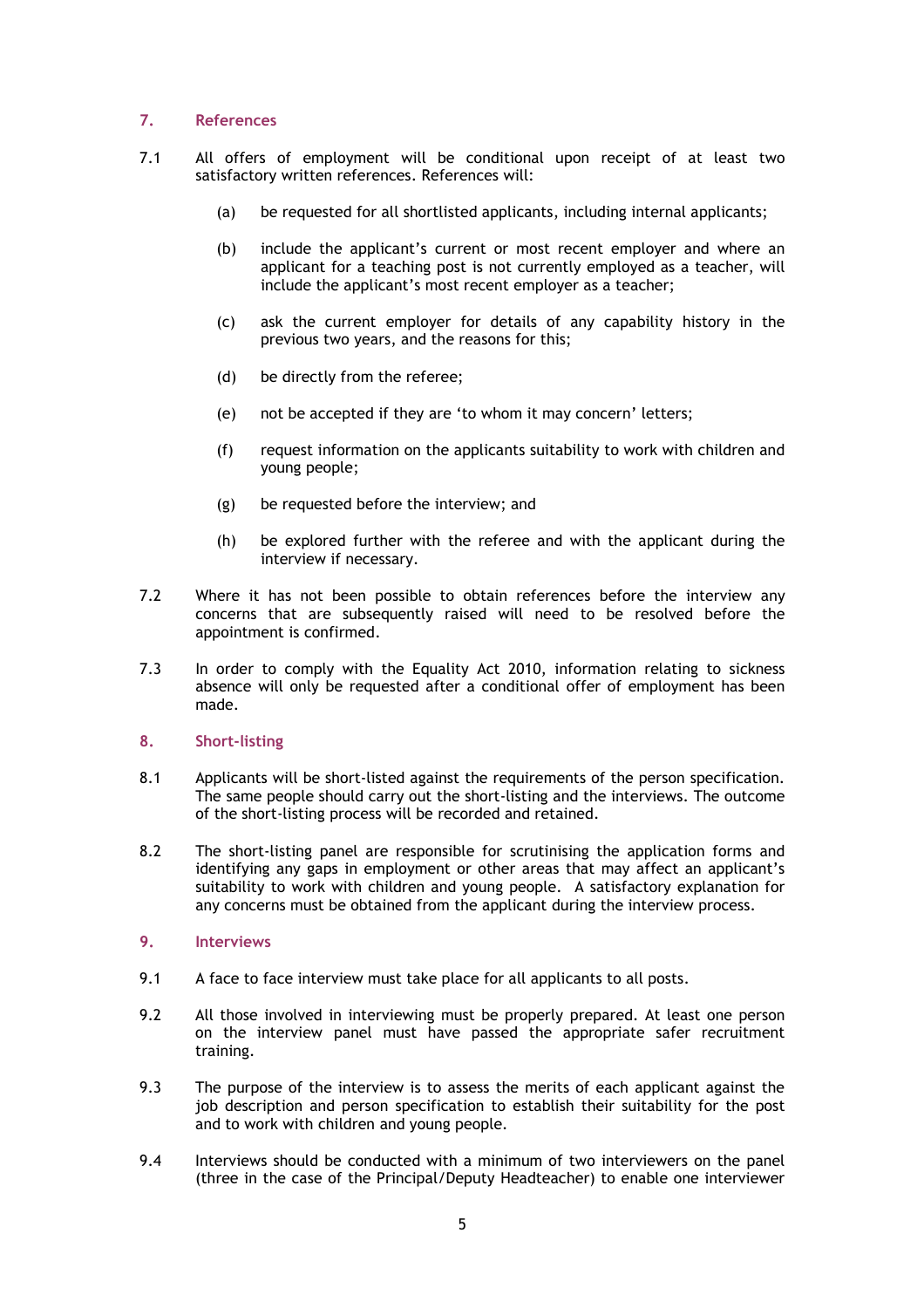to assess the applicant, observe and make notes whilst the applicant talks to the other interviewer.

- 9.5 Before the interview commences the interview panel should have:
	- (a) prepared appropriate questions for the role;
	- (b) prepared appropriate questions to test the applicant's suitability to work with children and young people;
	- (c) identified any areas for further probing, e.g. if a criminal record has been declared or if there are gaps in employment etc;
	- (d) agreed assessment criteria which reflects the person specification; and
	- (e) decided a structure to the interview and established which member of the panel will ask which questions.
- 9.6 A set of common questions relating to the requirements of the post will be asked of each applicant. Their response will determine whether that is followed up through further questioning.
- 9.7 Any gaps in employment history or declaration of a criminal record or caution must be explored further during the interview process.

## 10. Other selection methods

- 10.1 In addition to a face to face interview with the interview panel a variety of other selection methods may be used, such as:
	- (a) Observation of teaching practice at one of the schools in the trust or in the applicant's current school or academy;
	- (b) One or more additional panel interviews (for example, a panel made up of pupils
	- (c) A presentation;
	- (d) In tray exercises or other written tasks
- 10.2 Those responsible for deciding the arrangements for recruitment to a specific post will determine the selection method(s). They will be relevant and appropriate to the role and will be based on the requirements for the particular post as set out in the job description and person specification.
- 10.3 Candidates will be informed in advance if any selection methods are to be used in addition to a face to face interview and what these are.

# 11. Level of language proficiency

11.1 Under the "fluency duty" (Part 7 of the Immigration Act 2016), public authorities are required to ensure that workers in public facing roles are fluent in English (or Welsh in Wales). Public facing roles are those members of teaching and support staff who, as a regular and intrinsic part of their role, are required to speak to members of the public (including students in schools).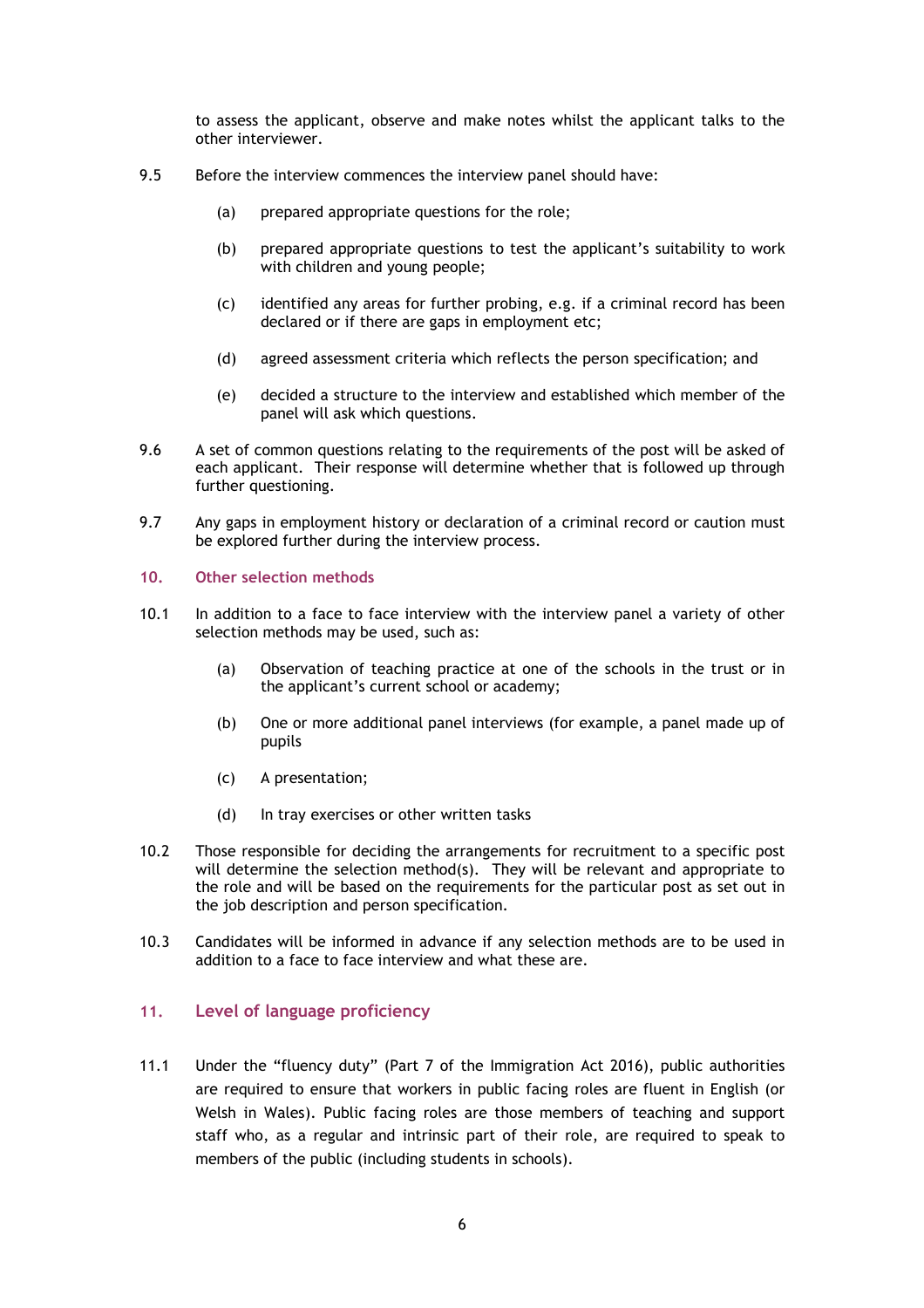- 11.2 The Three Saints Academy Trust will accept a range of evidence of spoken English language ability as follows:
	- competently answering interview questions in English;
	- possessing a relevant qualification for the role attained as part of education in the UK or fully taught in English by a recognised institution abroad,
	- passing an English spoken language competency test or possessing a relevant spoken English qualification at CEFR Level B1 or above, taught in English by a recognised institution abroad.

### 12. Pre- employment checks

- 12.1 An offer of appointment to the successful applicant will be conditional upon the following:
	- (a) receipt of at least two satisfactory written references (one of which must be their current or most recent employer);
	- (b) verification of the applicant's identity, preferably from current photographic ID and proof of address;
	- (c) verification of the applicant's medical fitness;
	- (d) verification of qualifications where relevant;
	- (e) verification of professional status where applicable. For teachers, this will include checking that the individual has the required teaching qualification and has successfully completed any statutory induction, if required, through the Teachers Services System;
	- (f) satisfactory enhanced DBS check (see Section 13);
	- (g) for management positions (Applicable to governors/trustees, Headteachers, members of the Senior Leadership Team and departmental heads only)(), verification that they are not subject to a section 128 direction by checking the Teacher Services System.
	- (h) for teachers and other employees who hold QTS who are working in nonteaching roles, verification that they are not subject to a prohibition order by checking the Teacher Services System;
	- (i) for teachers, satisfactory check of the 'Teachers sanctioned in other EEA member states' list to determine any restrictions/sanctions that have been imposed in other EEA member states, through the Teacher Services System.<sup>1</sup>
	- (j) a clear children's barred list check (except supervised volunteers);
	- (k) verification of right to work in the United Kingdom;

<sup>1</sup> EEA regulator restrictions do not prevent an individual from taking up teaching positions in England, however, employers should consider the circumstances leading to the restriction when assessing a candidate's suitability to be employed. Please note, only EEA restrictions that are determined after 18 January 2016 will be displayed on the Teacher Services System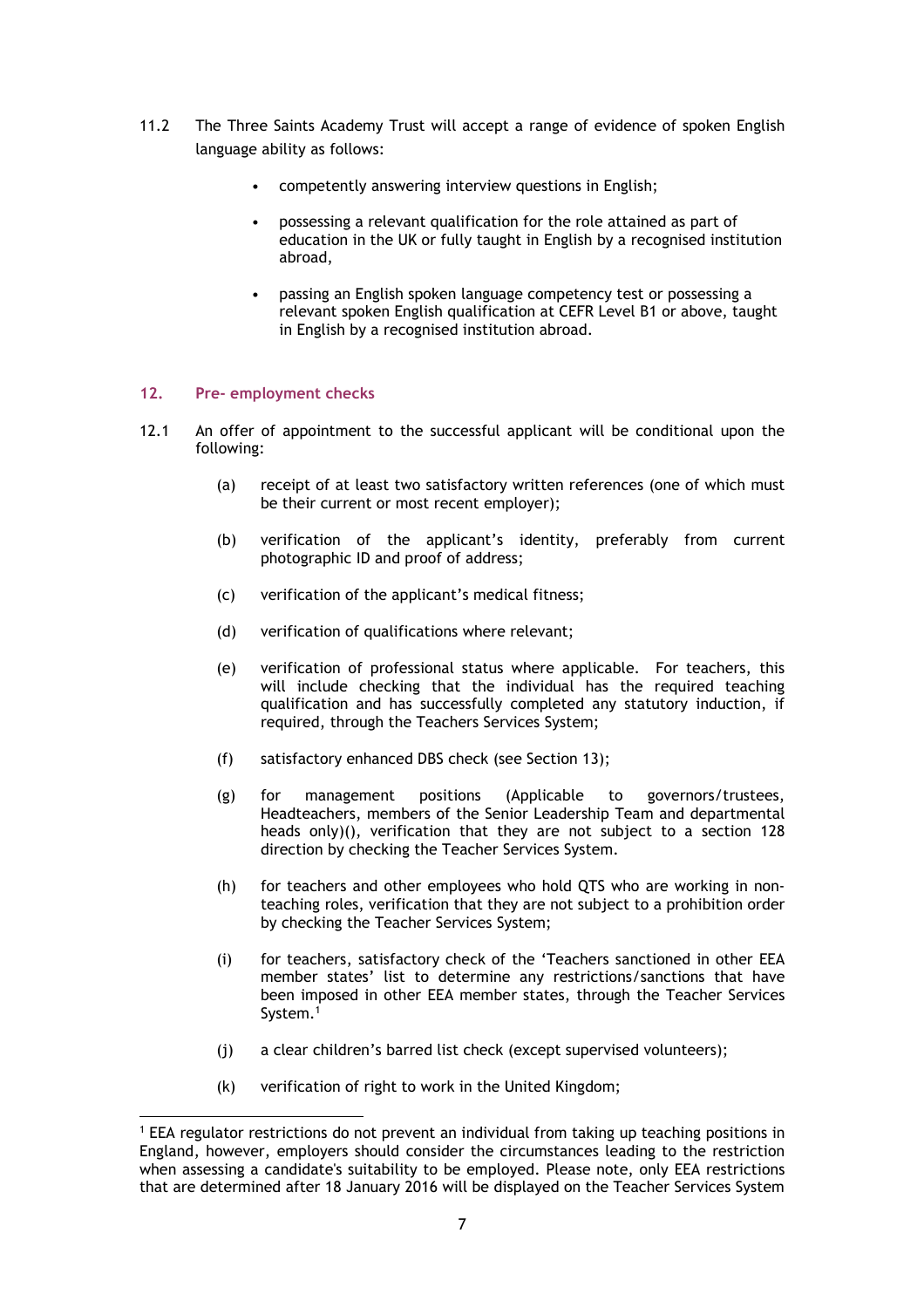- (l) any further checks where the applicant has lived or work outside of the UK including receipt of criminal record information from overseas;
- (m) confirmation that the applicant is not disqualified from providing childcare
- 12.2 All checks must be confirmed in writing, retained on the personnel file and recorded in the single central record (SCR).
- 13. Disclosure and Barring Service (DBS) checks new employees and volunteers
- 13.1 The Three Saints Academy Trust will carry out a risk assessment to determine if a DBS check is required for each volunteer in accordance with Annexe F of Keeping Children Safe in Education 2018. If a volunteer is assessed as requiring a DBS check, the following DBS checks will be undertaken for new appointments, before the employee or volunteer starts work

| Who?                                                       | <b>Definition</b>                                                                                                                                                                                                                                                                                                                                                                                                                                                                                                                                                                                                                                                                                                                                                                                            | Type of check                                                                                                                                                                                    |
|------------------------------------------------------------|--------------------------------------------------------------------------------------------------------------------------------------------------------------------------------------------------------------------------------------------------------------------------------------------------------------------------------------------------------------------------------------------------------------------------------------------------------------------------------------------------------------------------------------------------------------------------------------------------------------------------------------------------------------------------------------------------------------------------------------------------------------------------------------------------------------|--------------------------------------------------------------------------------------------------------------------------------------------------------------------------------------------------|
| Employees who will be<br>engaging in regulated<br>activity | As an educational institution which is exclusively or<br>mainly for the provision of full-time education to<br>children, The Three Saints Academy Trust is an<br>establishment specified in the relevant legislation.<br>Activity carried out in this establishment will<br>therefore be regulated activity relating to children if<br>it meets the definition in the relevant legislation,<br>including that it is carried out:<br>Frequently (for example once a week or more);<br>(a)<br>or<br>On more than three days in any period of 30<br>(b)<br>days.<br>Note - personal care of a child because of age, illness<br>or disability including physical help with eating,<br>toileting, washing, bathing or dressing is always<br>regulated activity regardless of how frequently it is<br>carried out. | An enhanced DBS check with<br>children's barred list check will<br>always be obtained                                                                                                            |
| Unsupervised volunteers                                    | As above                                                                                                                                                                                                                                                                                                                                                                                                                                                                                                                                                                                                                                                                                                                                                                                                     | An enhanced DBS check with<br>children's barred list check will<br>always be obtained                                                                                                            |
| Supervised volunteers                                      | Where an individual is a volunteer (e.g. carrying out<br>activity that is unpaid) they will not be engaging in<br>regulated activity if:<br>They are being supervised by someone that is in<br>regulated activity; and<br>The supervision is regular and day to day (e.g. it is<br>ongoing); and<br>The supervision is reasonable in all the circumstances<br>to ensure the protection of children (this may take<br>into account for example, the age, number and<br>vulnerability of children the individual is working with<br>and whether other individuals are helping to look after                                                                                                                                                                                                                    | We are unable by law to obtain a<br>barred list check on a supervised<br>volunteer. We will however<br>obtain an enhanced DBS check<br>(with no barred list check) for<br>supervised volunteers. |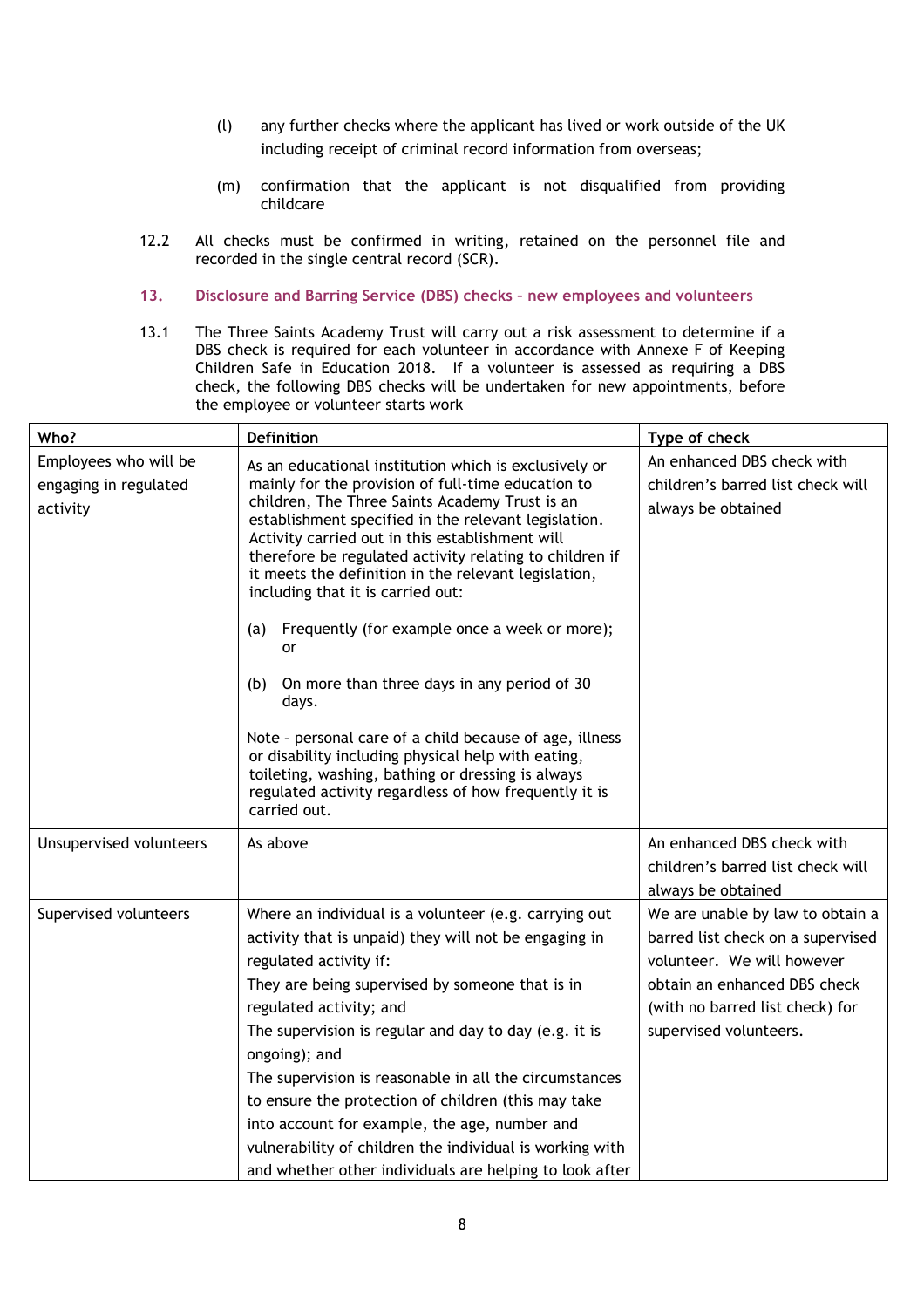|  | ----<br>-ne<br>___ |
|--|--------------------|
|--|--------------------|

- 13.2 In exceptional circumstances a new employee or unsupervised volunteer may be able to start before the enhanced DBS check has been received, but not before the children's barred list check has been completed. The Three Saints Academy Trust must ensure that appropriate supervision is in place until the DBS check has been received
- 13.3 DBS certificates will only be issued to the applicant. All applicants must produce the disclosure when requested to do so. The disclosure will be scrutinised to ensure it is authentic and to detect any fraud. The DBS disclosure number and date of the check must be recorded in the Single Central Record (SCR). We are not required to take a copy of your DBS certificate, however we may choose to do so for decision making purposes. Any copy and will be held for no longer than necessary, and up to a period of six months and be processed in line with Data Protection Legislation.
- 13.4 Any applicant who refuses to produce their DBS disclosure will not be able to start work at the Three Saints Academy Trust and the conditional offer will be withdrawn as satisfactory checks are not in place. Any volunteer who refuses to produce their disclosure will not be able to volunteer at any of the schools within the trust.
- 13.5 Applicants (free for volunteers) can have their DBS certificate kept up to date and take it with them from role to role where the same type and level of check is required. Applicants or volunteers should be asked if they have subscribed to this service. The cost of this service is £13 per year. The expectation is that individuals personally fund this if required. Where the applicant or volunteer has subscribed they should provide the Trust with the original disclosure document to be verified and the Trust will check the online update for any changes.
- 13.6 Information relating to an individual's criminal record will only be shared with the relevant people to enable the trust to make a decision about their suitability to work with children and young people.
- 14. Disclosure and Barring Service (DBS) checks existing employees and volunteers
- 14.1 An enhanced DBS check and a children's barred list check will be carried out for all existing staff and unsupervised volunteers where their contact with children or young people has increased from that at their time of appointment.
- 14.2 An enhanced DBS and children's barred list check may be carried out on any employee or unsupervised volunteer where the trust has concerns about an individual's suitability to work with children and young people. An enhanced DBS (no barred list check) may be carried out on any supervised volunteer where the trust has concerns about their suitability to work with children and young people.
- 14.3 DBS certificates will only be issued to the applicant. The Three Saints Academy Trust expects all applicants to produce the disclosure when requested to do so. Any existing employee who does not produce their DBS disclosure will be managed through the disciplinary procedure.
- 14.4 All existing employees are required to inform the trust of any change in their criminal record. This includes convictions, cautions, arrests and police investigations. The trust requires all employees to sign a declaration on an annual basis that there has been no change in their criminal record. Action may be taken as a result of any change or any failure to inform the trust of any change.